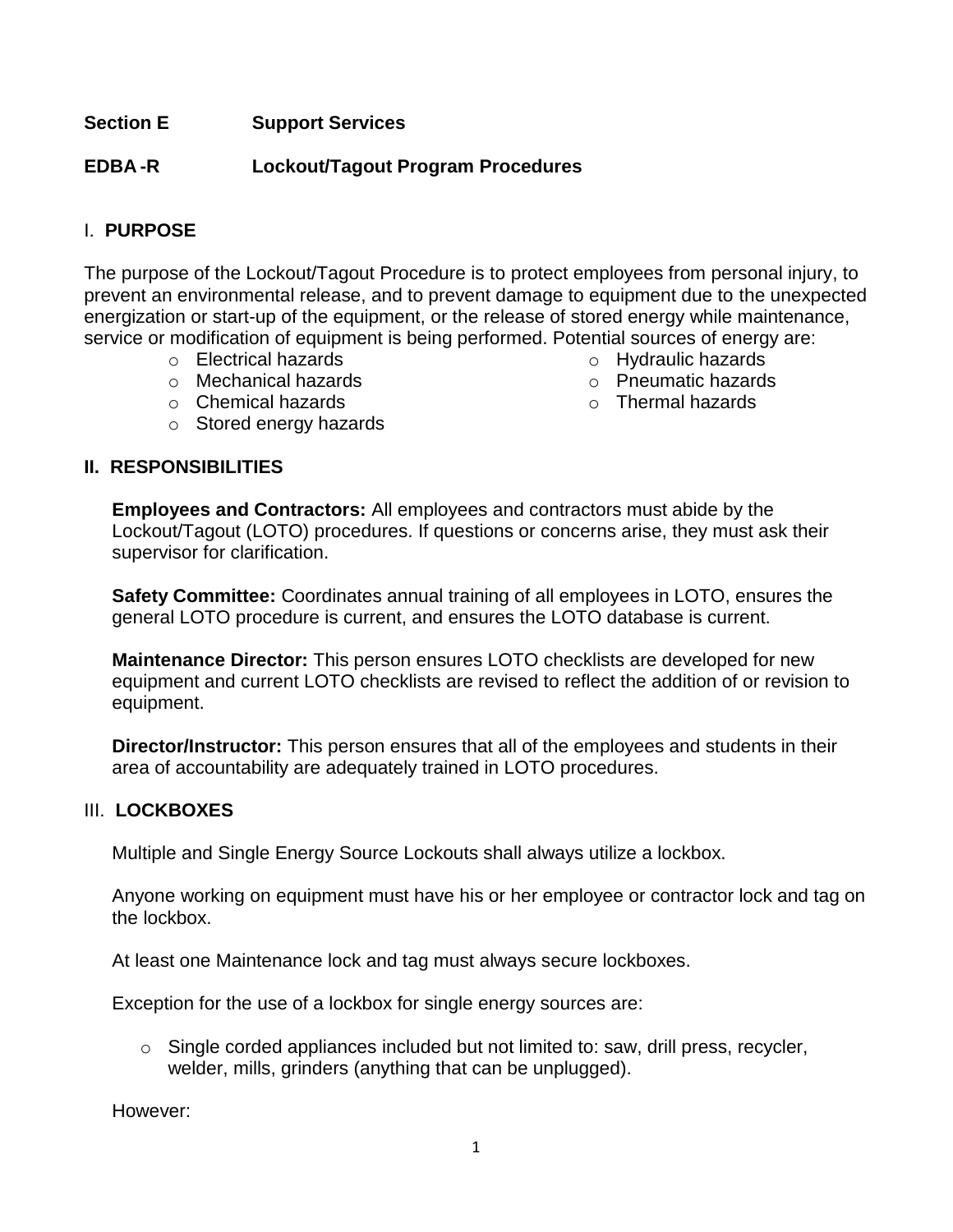- o These single energy sources must be locked out and the work must be documented on the corresponding checklist when applicable.
- o Each person working on the above equipment must secure the energy source with his or her employee lock and tag.

# **IV. LOCKOUT PROCEDURE STEPS:**

The person locking the equipment shall check the equipment to be serviced to ensure all energy sources and proper steps for shutting down: isolating, locking, tagging and trying the equipment have been identified.

The person(s) needing the lockout must review and be in agreement that the lockout will be safe. Either can insist that further steps be taken to improve a lockout.

- 1. Shut down equipment.
- 2. Isolate equipment from all energy sources.
- 3. Apply identifiable field locks and, if necessary, identifiable field tags to the isolated equipment to lock in place. Note that field locks are required where ever the design permits to aid in reducing errors during the commissioning phase. Identifiable definition: initial, date, and lockbox number on tags (reference Identifiable LOTO OSHA 1910.147 (c)(5)(ii)(D)).
- 4. Use a lock tree when there is more than one lock. Do not put a lock on a lock already on a device.
- 5. Release potentially hazardous stored or residual energy from the equipment.
- 6. Complete the top portion of the checklist.
- 7. Place all field keys to the locked out equipment in a designated lockbox.
- 8. Apply personal lock and tag on the designated lockbox.
- 9. Try the equipment, in the presence of the Maintenance Director, ensuring that no personnel are exposed during the trying of the equipment.
- 10.Return operating controls to "neutral" or "off" position after the try.

Maintenance Director Steps:

- 1. The person(s) needing the lockout shall notify maintenance that certain equipment will need to be locked out and serviced.
- 2. If blanks are needed, insert blanks when required. All blanks need to be locked and tagged.
- 3. Must verify that all the steps of the lockout have been appropriately completed.
- 4. Must initial the bottom portion of the lockout, and then indicate date, time, and brief description of work to be done. Initialing the form indicates acceptance of the lockout.
- 5. Must attach personal lock and tag to the applicable lockbox or device.
- 6. Service, repair, or modify the equipment. Indicate, on the checklist, the status of the task. When the task is complete, indicate with details on the lockout sheet.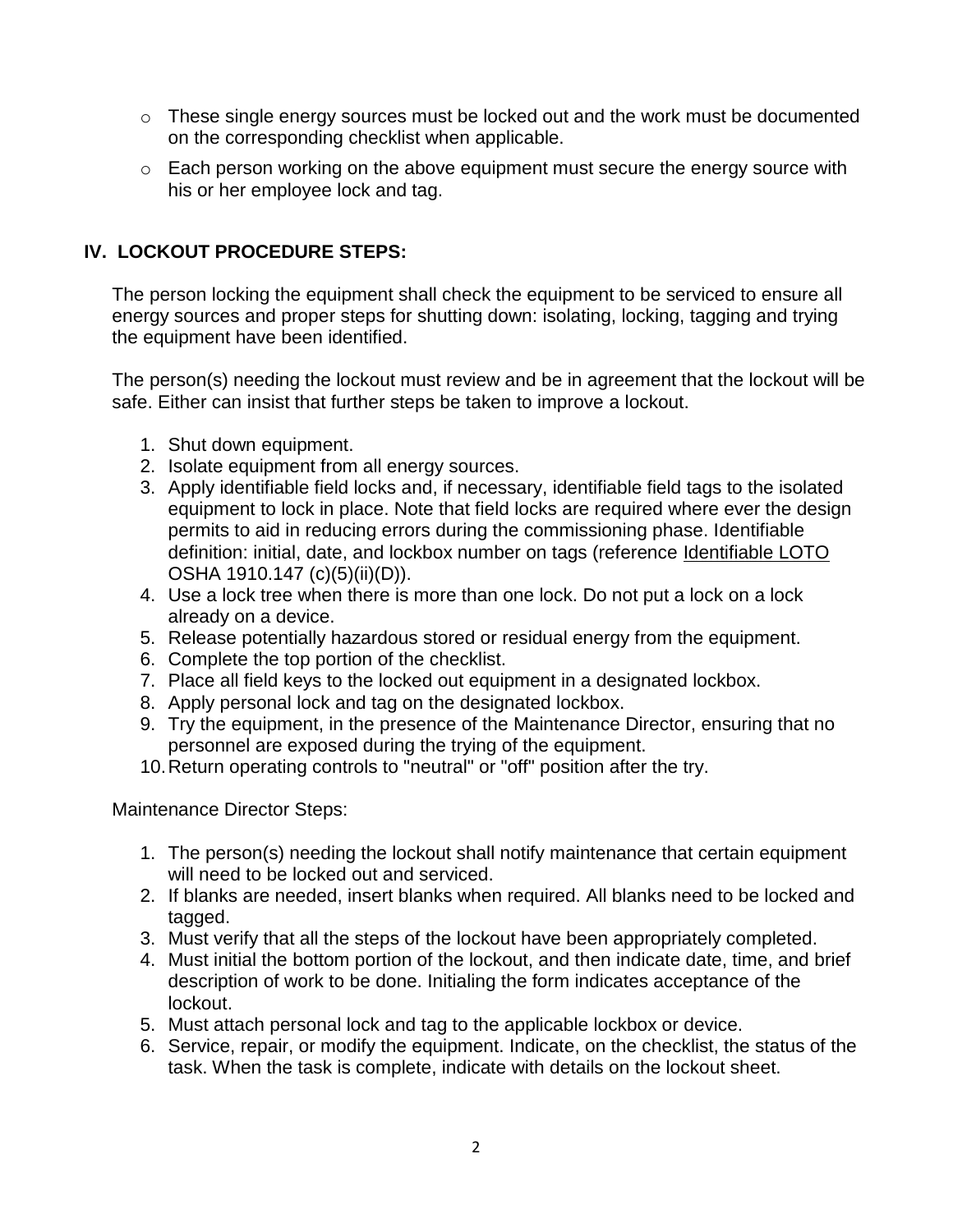# **LOTO Procedures Involving More Than One Employee**

If more than one Employee is assigned to a task requiring a lock and tag out, each must also place his or her own lock and tag on the energy isolating device(s).

### **Changing States After a Lockout is In Place**

This could be as simple as a change to opening a drain valve to assure a line is clear prior to line breaking; or to as complex as removing a valve that has been locked.

The primary control for assuring changes are properly managed is administrative. The people doing the work and testing the system need to understand their responsibilities, be trained on these responsibilities, and take appropriate steps in assuring any changes that take place after the lockout are completed, reviewed, logged and locked as appropriate. Interaction is a must as these activities cannot conclude without this.

o Maintenance is responsible for the lockout. For example, if a particular valve needs to be opened or closed, get a qualified person to modify the current lockout to reflect the change. Make note of any change.

# **V. REACTIVATION**

### **Maintenance Director Steps:**

- 1. Complete the service, maintenance, or modification of the equipment.
- 2. Prior to removing locks and tags from the lockbox, inspect the area for housekeeping (cleanliness) and ensure that machine or equipment components are operationally intact. Some items that should be checked are:
	- o Installation of all guards
	- o Proper covers on all exposed electrical wiring
	- o Connection and/or closure of all piping systems
- 3. Remove tools. Check the work area to ensure that all employees have been safely positioned away from the equipment.
- 4. Inform Maintenance or Instructor that the work has been completed. Indicate that the work status is complete. Remove employee lock and tag from the lockbox.

# **Operator Steps:**

- 1. Make contact with the Maintenance Director to ensure all work is done.
- 2. Remove all field locks and tags from the equipment and make a final work area check for personnel.
- 3. Check valve alignment, open end piping and drains prior to system start up.
- 4. Inform all affected personnel that locks and tags have been removed and the equipment is to be restarted.
- 5. Make equipment ready to start upon removal of locks.
- 6. If the equipment or system cannot be started or tried immediately, leave the power locked out along with any other appropriate devices that will make the system safe. Fill out a separate lockout sheet (blank or equipment specific) with the detailed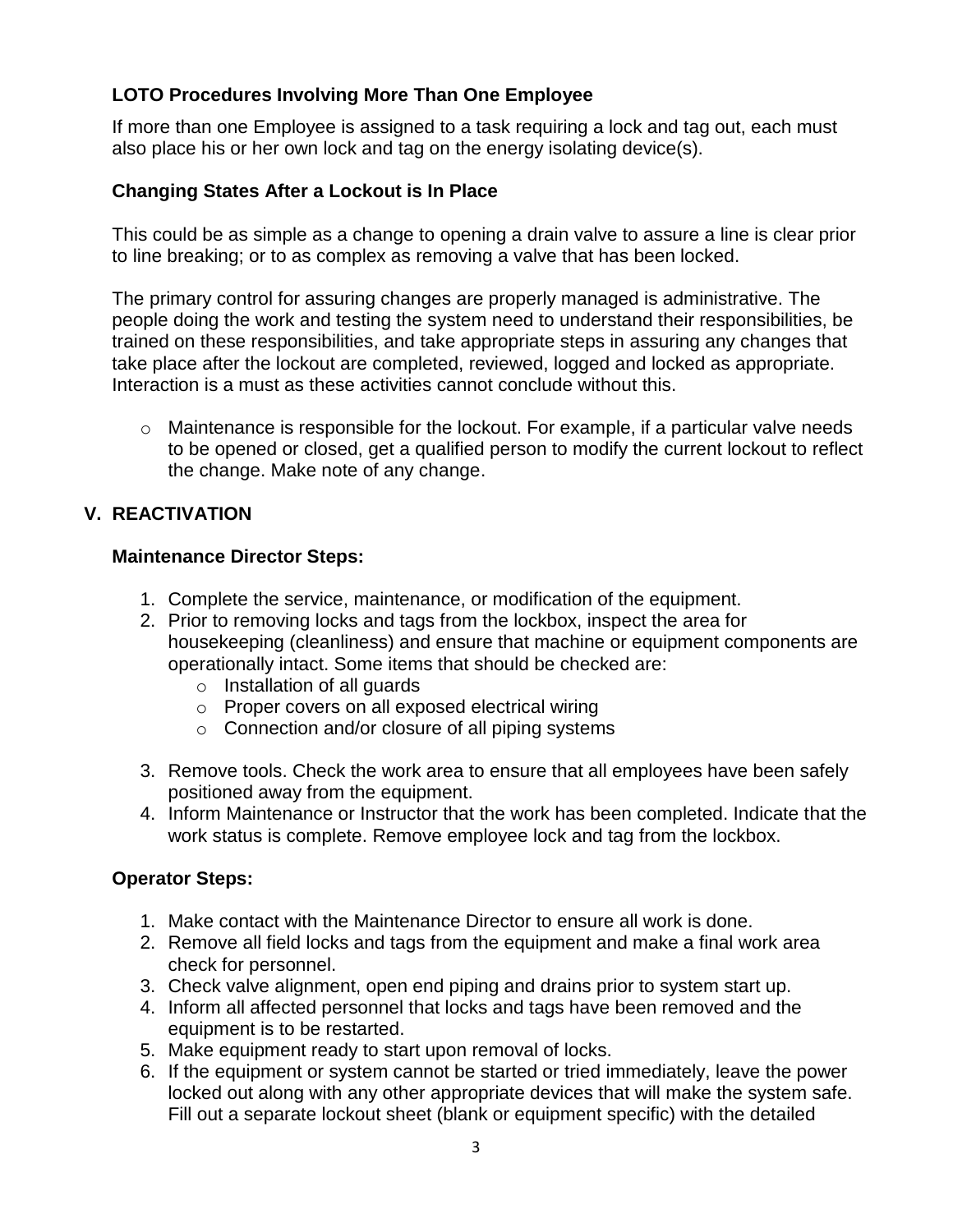information and state in the comment section, "system not verified or tested" or any other clarifying comments. Leave the sheet and keys in the lockout box and treat as a continuing lockout box and treat as a continuing lockout until the system can be verified.

# **VI. LONG-TERM LOCKOUT**

Long-term projects are those projects that last greater than two (2) days, during normal operation and shutdown.

#### **Procedure:**

- 1. Indicate on the checklist that this is either a long-term or shutdown project.
- 2. After the equipment has been locked and tagged, the lockboxes will be transferred and secured by the employee responsible for the lockout (Maintenance Director) at all times.
- 3. Maintenance personnel working on the equipment must place their employee lock and tag on the lockbox.
- 4. When the work has been completed, the Maintenance Director will ensure that the work area has been inspected for housekeeping (cleanliness) and will ensure that the machine or equipment components are operationally intact.

# **VII. EMERGENCY LOCK REMOVAL**

### **Field Locks**

If a field lock needs to be removed, the person responsible for the lock or locks is the person who was last assigned to the lockout.

### **Employee/Instructor/Maintenance Locks**

- 1. If an employee leaves work without removing his/her employee lock and it is necessary to remove the lock, the employee's supervisor must verify that the employee is not at the facility.
- 2. A reasonable effort must be made to contact the employee.
- 3. If the employee cannot be located, then the Safety Lock Removal Request Form must be completed before any action can be taken to remove that lock.
- 4. If the employee is contacted but cannot return to work to remove his/her employee lock, he/she must be informed that their lockout devices are being removed.

### **Removal of the Lock**

- 1. Only the Maintenance Director or designee may authorize a lock removal. If either cannot be contacted, the appropriate chain of command will be followed until someone is contacted.
- 2. The employee's supervisor must ensure that the employee is presented with the removed employee lock and tag upon his/her return to work and is informed of the reasons for the emergency removal.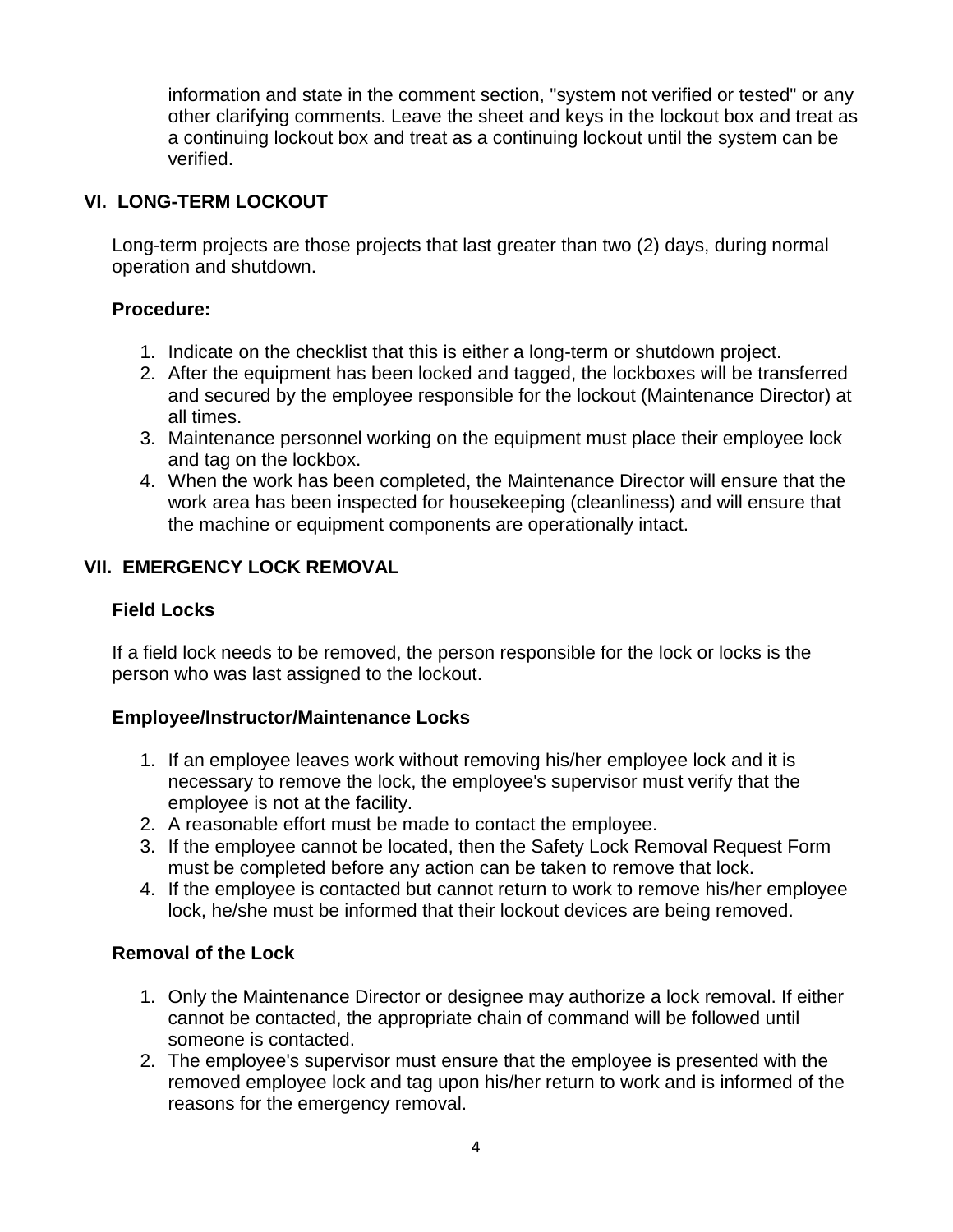3. The Safety Lock Removal Request Form must be fully completed, signed, and returned to the Maintenance Director or designee for LOTO record keeping purposes.

# **VIII. INDIVIDUAL EQUIPMENT CHECKLISTS**

### **Location**

Individual equipment LOTO checklists and blank checklists shall be maintained in the Maintenance Director's office.

## **Purpose of Checklists**

Individual equipment checklists are designed for cases such as complete dismantling.

### **No Checklist Exists**

If no pre-made checklist exists, the operator and Maintenance Director will jointly decide the steps for adequate lockout and document on a blank checklist.

## **Checklist Completion**

Operators must complete all applicable fields on the top portion of the checklist. Any step not applicable to the lockout shall be crossed out and N/A written.

Maintenance Director must complete all applicable fields on the bottom portion of the checklist and by doing so verify their acceptance of the lockout procedure.

### **Checklist Usage**

The checklist must be used in coordination with a lockbox. Checklists shall be maintained in the lockboxes until the lockout on that equipment has been completed and all locks and tags are removed.

The completed checklist shall be forwarded to the Safety Liaison who shall maintain completed checklists for a minimum of one year.

# **IX. TRAINING AND ANNUAL INSPECTION**

### **Lockout/Tagout Specific Training**

The Maintenance Director will coordinate training on an annual basis. Names of trained personnel, training dates and tests will be maintained in the main office.

### **LOTO Awareness Training**

The Maintenance Director will coordinate this training for all other employees. This training will consist of basic knowledge of Lockout/Tagout and prohibition of attempts to restart locked out equipment.